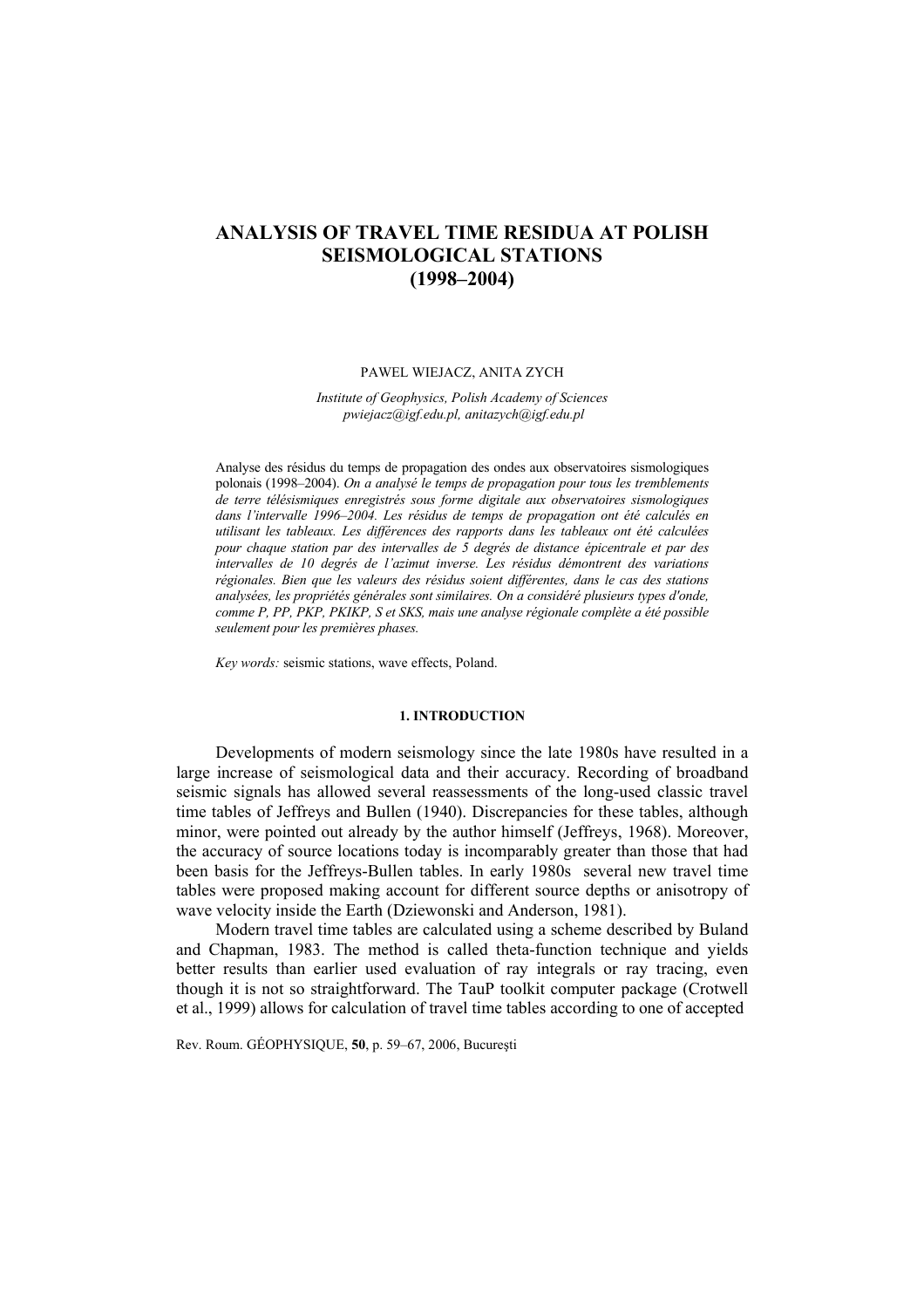standard models: IASP91 (Kennett and Engdahl, 1991), PREM (Dziewonski and Anderson, 1981), AK135 (Kennett at al., 1995), SP6 (Morelli and Dziewonski, 1993), Herrin (Herrin, 1968) or any model that is given in a predescribed format. The usual procedure is having the tables calculated for a 1 or 0.5 degree grid in epicentral distance and 30 or 50 km grid in source depth. Linear interpolation is then used for hypocentral locations between the grid points. Furtherly, it is also important to account for the Earth's ellipticity e.g. (Dziewonski and Gilbert, 1976), an effect of the order of 0.2 to 0.5 second in case of simple P waves and considerably larger in case of phases multiple reflected off Earth's surface.

In this paper the AK135 model was assumed for two reasons. First, the AK135 is an improved version of the IASP91 that was developed as a joint effort of Subcommission on Earthquake Algorithms of the International Association of Seismology and the Physics of the Earth, based on International Seismological Centre (ISC) data 1964-1987. The IASP91 model is being used by the ISC ever since. The same IASP91 model has been used by National Earthquake Information Center of United States Geological Survey until 2003 when it was decided to switch to the improved AK135 model. Therefore the AK135 is considered today as an improved version of the well established IASP91 model. The differences between the two models are not big for P waves - they don't surpass 0.15 of a second at any epicentral distance and any depth. However, for S waves the difference although it usually keeps to within 0.1 of a second, may reach 0.45 of a second (for deep events at about 45 degree epicentral distance). The biggest differences between the models exist in case of waves reflected from the Earth's surface, such as PP or SS, reaching about 2 seconds at some distances in case of SS and still more in case of multiple-reflected waves. Secondly, the AK135 model comes complete with its ellipticity corrections. Considering the choice of model, it might be worthwhile to notice that for P waves at teleseismic distances AK135 produces arrival times about 1.8 to 1.9 seconds faster than the Jeffreys-Bullen (1940) tables. This might be not the best property of the model, but the alternative model PREM yields still greater discrepancies while other velocity models are less acknowledged.

Seismic stations in Poland exist since almost a century but digital recording of broadband signals has started only in 1995 (Bock *et al.*, 1997), if not counted the short 1989-1991 episode of participation in the GSETT-2 project. However, bulletin phases reported in 1996 and 1997 are mixed those from digital and analogue records, uniform phase picks from digital data start only 1998 and therefore 1998 was taken as the start year for this study, except for KWP which was only installed in 1999 and OJC which has its broadband digital recording started 1999. Phase readings at OJC have been found to contain large number of errors so OJC data had to be picked again for the purpose of this study and has been limited to plain P and S waves only. The stations NIE and RAC are not considered here, because the accuracy of their phase picks is far behind the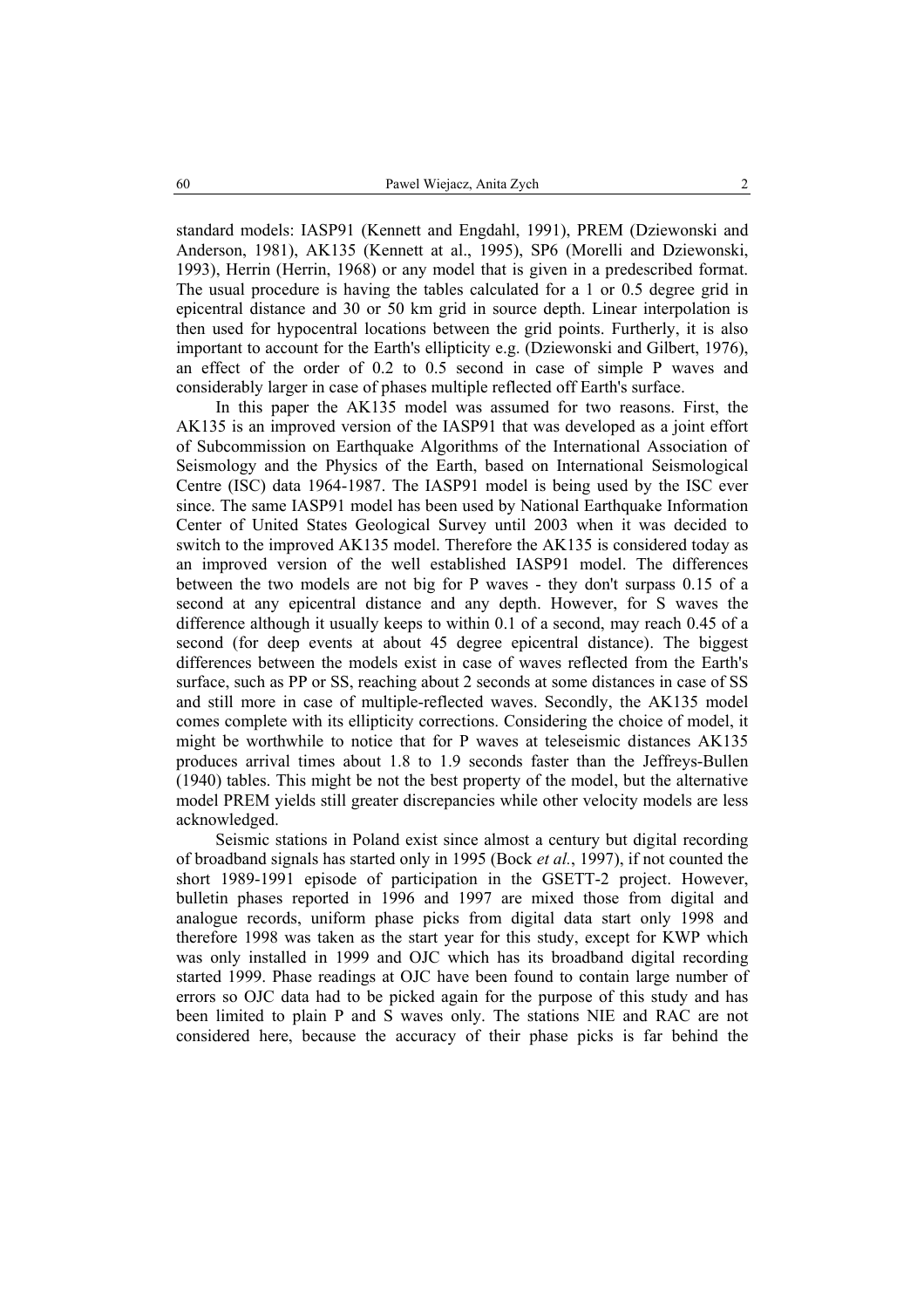accuracy at other stations. The temporary seismic station CZA (Wiejacz, 2000) has proven to operate for a too short period of time – total of 19 months during 1997–1999. It has yielded too few phase arrivals to make analysis of regional residua possible and only the biased plain P and plain S wave residua could be calculated for this station.

#### **2. METHOD OF ANALYSIS**

It is generally assumed (Cleary and Hales, 1966) that for earthquake source s and receiver *r*:

$$
\delta t_{rs} = a_{rs} + b_r + d_s \tag{1}
$$

where  $\delta t_{rs}$  is observed residuum,  $a_{rs}$  is the average difference from the tables for a station at epicentral distance the same as  $r$ ,  $b_r$  is station residual and  $d_s$  is perturbation caused by conditions peculiar to quake *s*, *i.e.* source term. In case of considering a single station in an attempt to find its residual, there is only one  $b_r$ while the  $a_{rs}$  is dependent on  $s$  only. Therefore the source term  $d_s$  becomes inseparable from the  $a_{rs}$  and the equation (1) can be written as:

$$
\delta t_s = c_s + b \tag{2}
$$

where  $c_s$  is the sum of the inseparable  $a_s$  and  $d_s$  terms. The method of calculation basically follows the scheme used by Gibowicz, (1970). The first approximate of *b*,  $b_0$  can be calculated as mean of the individual event residua. Following this, one subtracts this constant value from the individual event residua and then it is possible to calculate first estimates of  $c_s$  for different epicentral distance ranges,  $c_0(\Delta)$ :

$$
c_0(\Delta) = (\Sigma(\delta t_i - b_0)^* f(i, \Delta)) / N_c \tag{3}
$$

where i numbers the individual events,  $f(i, \Delta)$  is 1 if the event's epicentral distance belongs to the epicentral distance cell  $\Delta$ , otherwise 0, and  $N_c$  is the number of events in each cell.

Having calculated the first approximates  $c_0(\Delta)$ , it is now possible to calculate the second approximate of *b*,  $b<sub>1</sub>$ . The problem with  $b<sub>0</sub>$  is that it is being biased by the aboundance of events at various epicentral distances, accounting for  $c_0(\Delta)$ removes that bias, although the bias due to aboundance of events at various backazimuths still remains. Therefore:

$$
b_1 = b_0 + c_0(\Delta) \tag{4}
$$

where  $\overline{c}_0$  denotes the mean of  $c_0$ , while the second approximates of  $c_1(\Delta)$  are:

$$
c_1(\Delta) = c_0(\Delta) - \overline{c_0}(\Delta) \tag{5}
$$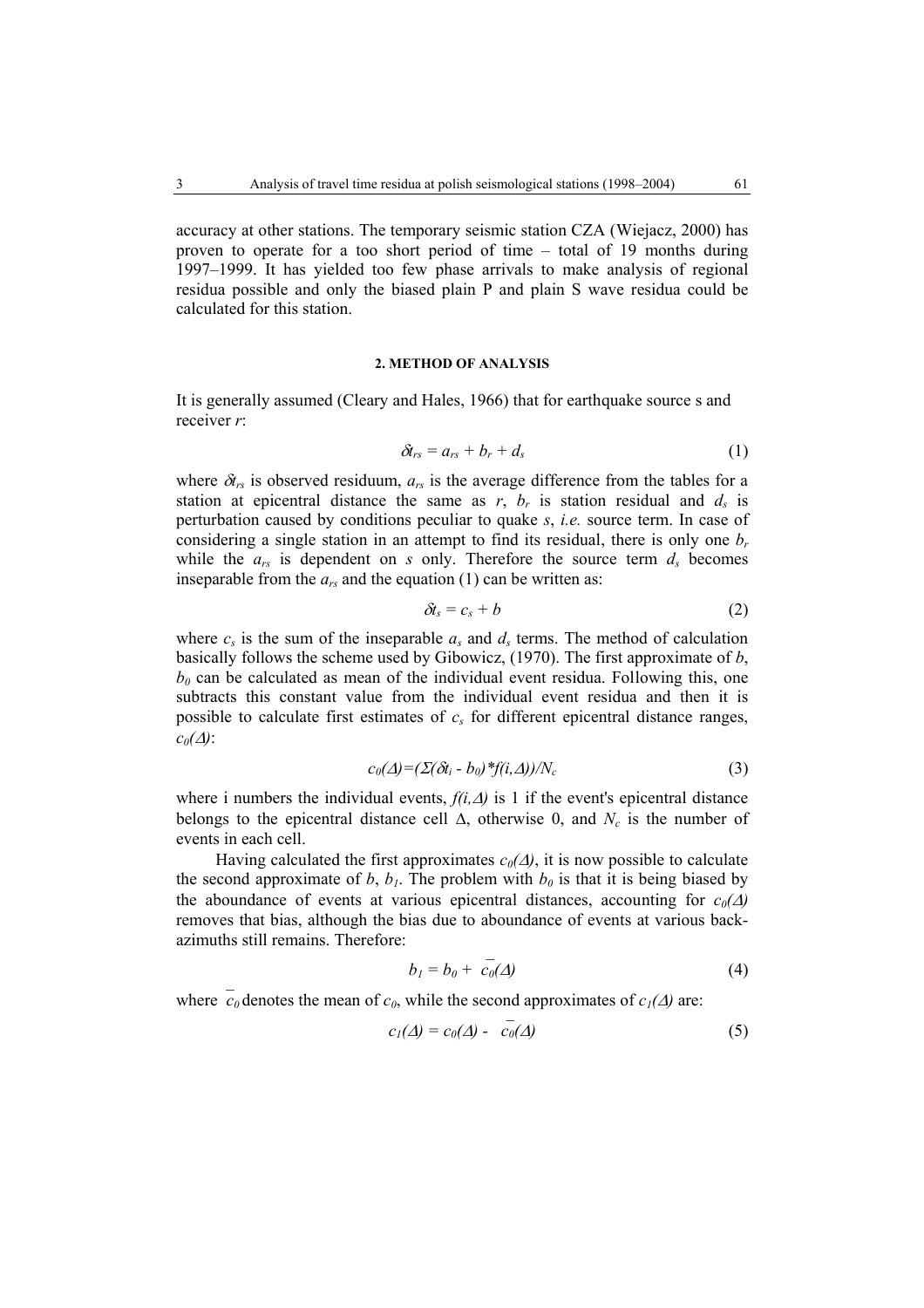The same method can be applied in respect to both epicentral distance and back azimuth, however when considering back azimuth there now happen regions of the Earth without any events for which the finding of the regional effect is not possible. The number of these regions depends on the regional aboundance of earthquakes but also on the density of the epicentral distance and back azimuth  $\varphi$ grid. Thus, finally we arrive at final values of *b*,  $c(\Delta, \varphi)$  and  $c(\Delta)$  averages of  $c(\Delta, \varphi)$ in each epicentral distance cell, although for grid cells without any events in them these values will remain unresolved.

Of course the lack of information from these regions may bias the final results for average station residua. Therefore it is a matter of weighting out: grid cells too big may weakly bring out the regional effects, while grid cells too small may yield biased results. The analysis performed for a source region discrete grid of 5 degree epicentral distance and 10 degree azimuth for P wave in the epicentral distance range of 15 to 100 degrees has resulted in 36% Earth surface coverage in case of most aboundant in readings station SUW and less for the other stations. In case of CZA only 13% of the cells are covered, therefore it is pointless to discuss such results.

## **3. RESULTS**

The global distribution of individual P-wave travel time residua in respect to the AK135 model for station SUW is shown in Figure 1. Similar figures can be created for other phases and stations, but they are then less aboundant in data while the appropriate figures of P wave at other stations look very similar. One may note already that smaller or larger residua tend to group in various parts of the world. Distinguishing for shallow, intermediate and deep earthquake sources does not change much in this picture.

The method described in section 2 was applied to the phase readings from stations SUW, KWP, WAR, KSP, OJC and the temporary station CZA (1997–1999), in particular to 7 types of phases: P, PKP, PKIKP, PP, S, SKS and SS that are most common in regional or teleseismic quake reports. In case of PKP and SKS phases, the travel time tables have two branches, namely the df and ac (Please define!). In these cases the residua were calculated according to the branch that resulted in smaller residua, since the identification of the branch, whether by numerical procedures or by eye might be ambiguous.

Phase readings for the events at SUW, KWP, WAR, KSP and CZA have been taken from annual reports of Polish Seismological Broadband Stations (Wiejacz and Jankowska, 2000, Jankowska et al., 2001, 2002, 2003, 2004; report for 1998 was not published), while for OJC the P and S phase picks have been done directly on the seismograms. Location of these stations is shown on map in Figure 2.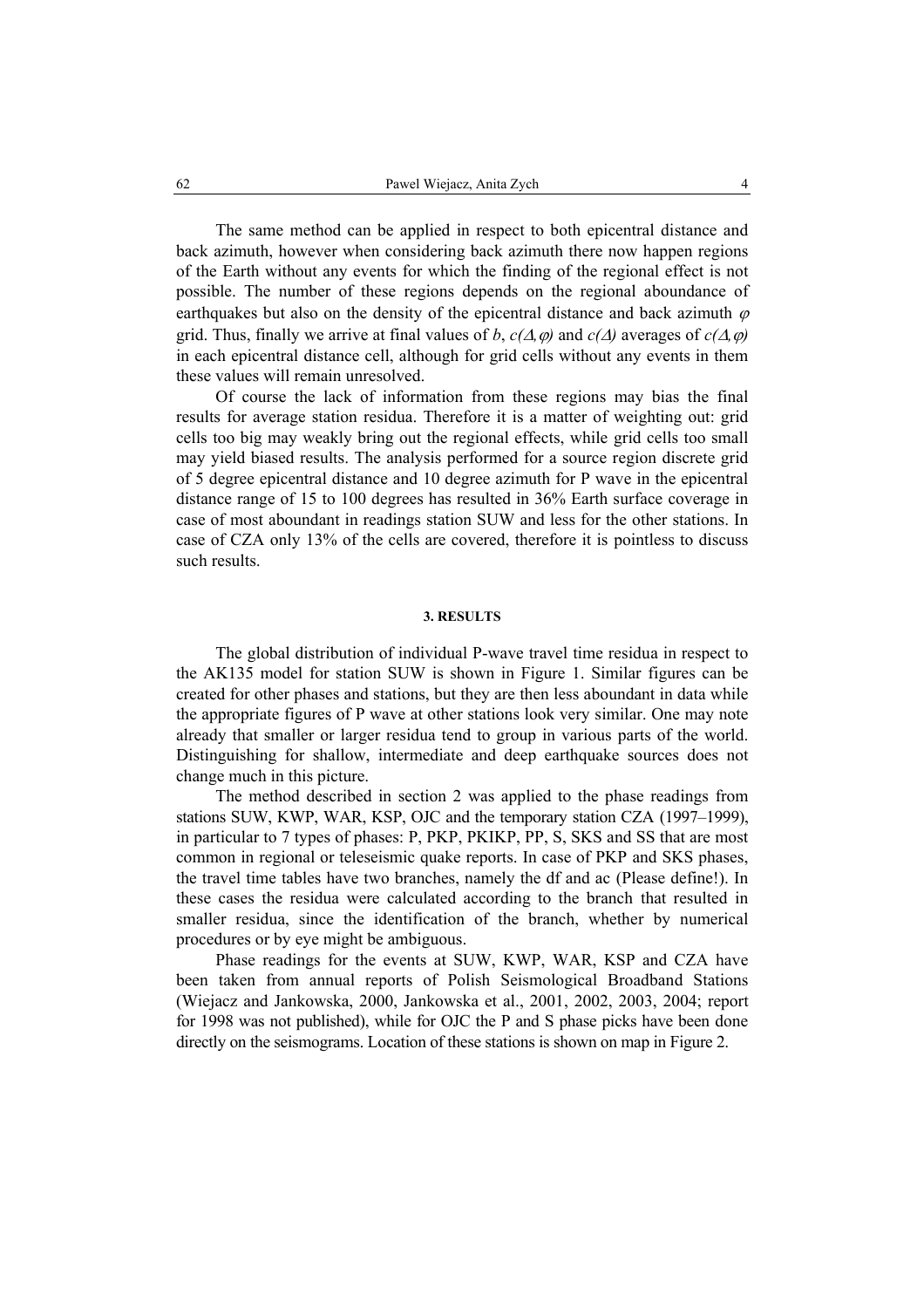

Fig. 2 – Map of Poland and surrounding area, showing the main tectonic units and the locations of seismic stations covered by this study.

The source locations were taken from National Earthquake Information Center (NEIC) of U.S. Geological Survey (USGS) determinations of epicenters available from the internet that later become basis for the final International Seismological Centre's (ISC) earthquake catalogue. Travel time residua were calculated in respect to the AK135 model. The general results obtained for the station residua b (of formulae 1 and 2) are given in the Table 1:

|            |                |                  | Calculated phase residua |                      |                     |                   |
|------------|----------------|------------------|--------------------------|----------------------|---------------------|-------------------|
| Phase      | <b>Station</b> | No. of<br>phases | Plain b                  | Dist.<br>corrected b | Reg. corrected<br>b | Std error<br>of b |
| P          | <b>SUW</b>     | 2481             | 1.61                     | 1.60                 | 1.51                | 0.03              |
|            | <b>KWP</b>     | 2026             | 2.68                     | 2.52                 | 2.34                | 0.03              |
|            | WAR            | 957              | 2.40                     | 2.25                 | 1.87                | 0.05              |
|            | <b>KSP</b>     | 2845             | 2.43                     | 2.27                 | 2.04                | 0.02              |
|            | OJC.           | 293              | 2.55                     | 2.37                 | 2.28                | 0.05              |
|            | CZA            | 172              | 2.48                     | not calculated       |                     | 0.09              |
| <b>PKP</b> | <b>SUW</b>     | 200              | 0.89                     | not calculated       |                     | 0.10              |
|            | <b>KWP</b>     | 333              | 1.86                     |                      |                     | 0.07              |
|            | WAR            | 151              | 2.24                     |                      |                     | 0.11              |
|            | <b>KSP</b>     | 681              | 1.55                     |                      |                     | 0.08              |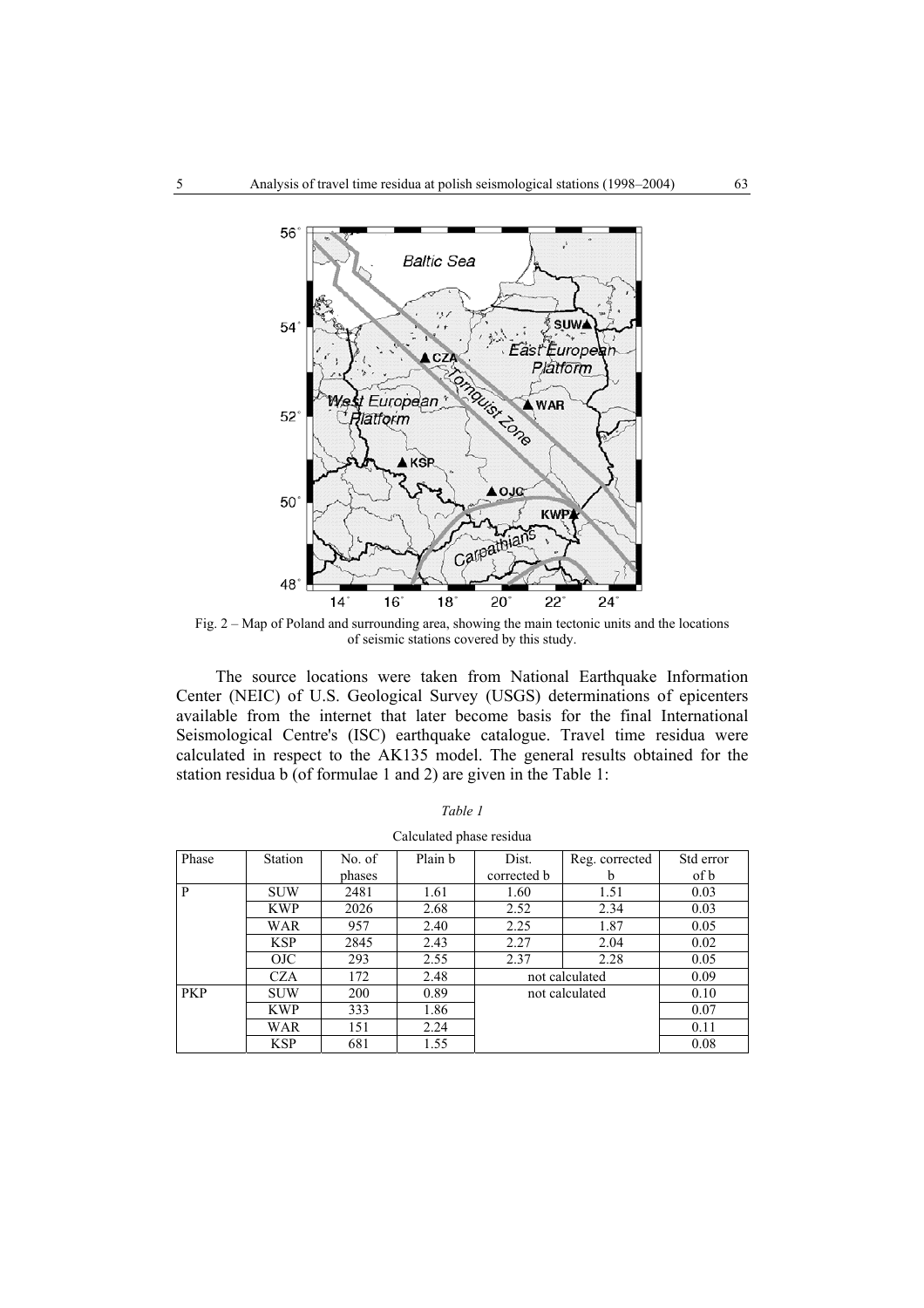*Table 1 (continued)* 

| <b>PKIKP</b> | <b>SUW</b> | 70  | 2.31 | not calculated |                | 0.24 |
|--------------|------------|-----|------|----------------|----------------|------|
|              | <b>KWP</b> | 35  | 3.27 |                |                | 0.22 |
|              | WAR        | 39  | 3.07 |                |                | 0.22 |
|              | <b>KSP</b> | 57  | 3.00 |                |                |      |
| PP           | <b>SUW</b> | 479 | 0.91 | 0.47           | 0.50           | 0.19 |
|              | <b>KWP</b> | 298 | 2.08 | 1.69           | 1.45           | 0.22 |
|              | WAR        | 305 | 1.45 | 1.67           | 1.76           | 0.22 |
| S            | <b>SUW</b> | 647 | 1.62 | 1.55           | 1.49           | 0.16 |
|              | <b>KWP</b> | 378 | 2.77 | 2.94           | 2.98           | 0.20 |
|              | WAR        | 495 | 2.41 | 2.09           | 1.75           | 0.19 |
|              | OJC        | 148 | 3.10 | 3.60           | 3.54           | 0.27 |
|              | <b>CZA</b> | 41  | 3.57 |                | not calculated | 0.56 |
| <b>SKS</b>   | <b>SUW</b> | 63  | 1.39 | not calculated |                | 0.77 |
|              | <b>KWP</b> | 39  | 2.44 |                |                | 0.98 |
|              | WAR        | 46  | 1.14 |                |                | 0.91 |
| SS           | <b>SUW</b> | 97  | 3.72 | 3.16           | not calculated | 0.76 |
|              | <b>KWP</b> | 48  | 4.72 | 4.34           |                | 1.15 |
|              | WAR        | 92  | 3.16 | 4.23           |                | 0.96 |

As it can be seen, the epicentral distance and regional analyses have not been possible in case of core phases. This is not only because of smaller number of these phases but also due to the regional distribution of the quakes, namely that most of the sources producing core phase onsets at Polish seismological stations group in just a few regional epicentral distance-back azimuth cells. With less than 25% coverage of the regional cells in the epicentral distance range relevant to given phase arrivals, the regional analysis has not been attempted. An intermediate situation exists with the SS phase onsets where many epicentral distance cells are filled and epicentral distance analysis was possible but the regional analysis was not.

The regional distributions of travel time residua for P waves (stations SUW, KWP, WAR, KSP) and S waves (stations SUW, KWP, WAR) are shown in Figures 2 and 3. These figures depict the positive (red) or negative (blue) differences of the observed travel time residua from the final values of the residua as given in Table 1.

As it can be seen, the results for the stations are similar. In all cases one can see the negative residua in back azimuths in southerly direction. This seems to be in accord with the fact that in the southerly direction vs. Poland there is the Mediterranean zone of contact between tectonic plates. As a collision type contact, the material deep down in the Earth is understood cooler than average, therefore the seismic waves travel faster, waves arrive earlier resulting in negative residua. Conversely, positive residua exist in the westerly direction from where the seismic waves travel through the warm region underneath the Atlantic Ridge. In a warm region the seismic wave velocities are lower, leading to positive station residua. Another direction of positive residua is the east-northeast direction. Sources of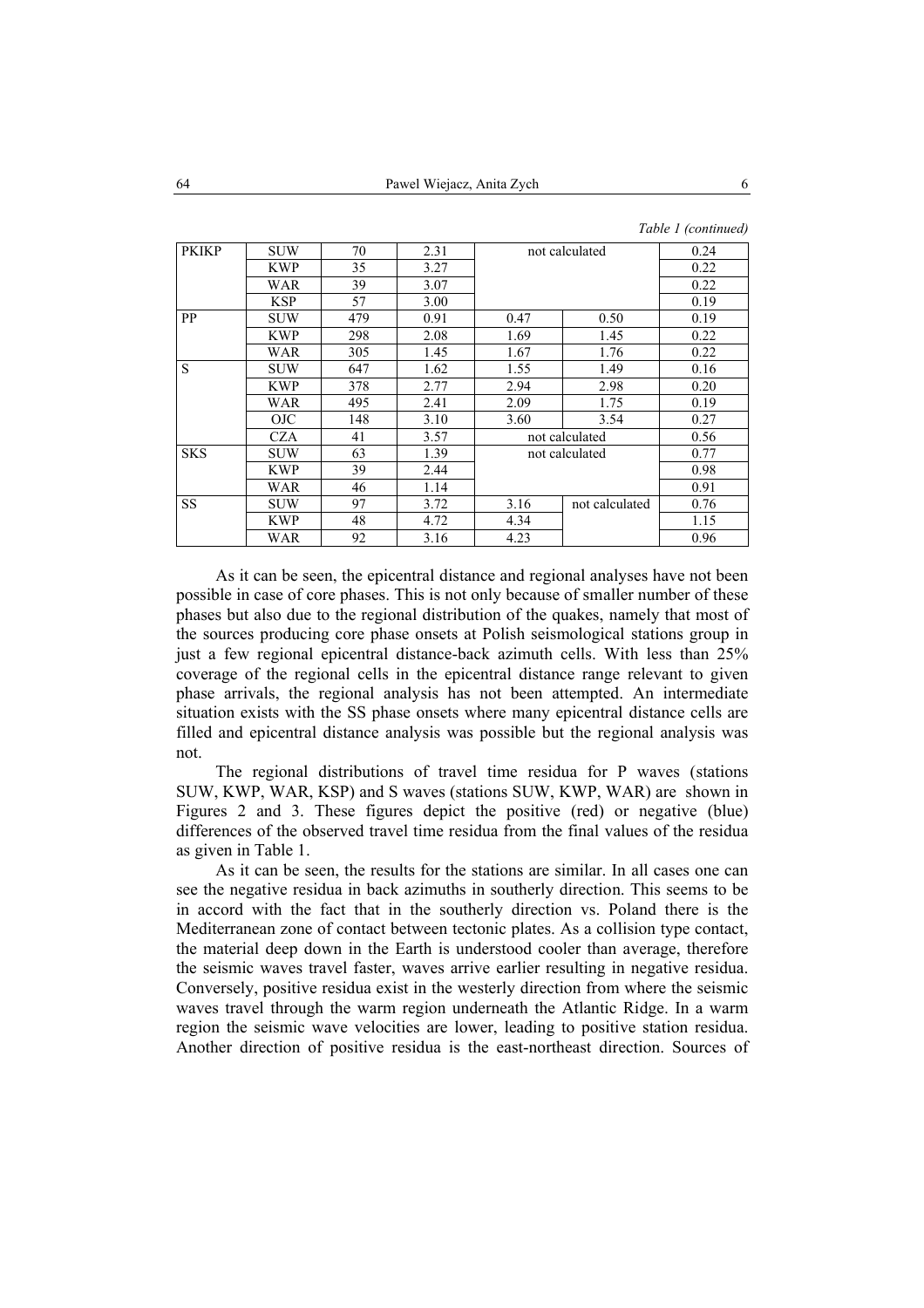waves coming from that direction are in Southeast Asia and seismic waves travel under the Eurasian Plate. The Baikal rift zone along their way could be an explanation of this observation.

S wave regional residua follow a similar pattern as P wave residua. Since the amount of data is somewhat lower, the regional residua in each cell result from a smaller number of earthquakes. This effects in a greater scatter of the results in that the residua in neighbouring cells often differ more than the respective residua calculated for P waves.

## **4. DISCUSSION**

There are several issues to the travel time residua that have to be considered.

The calculated value of the station residuum in respect to a given velocity model depends mostly on two factors: the characteristics of the specific location of the station such as geological layers or elevation and the relative aboundance of quakes in different areas of the world relative to that station. This second factor can be removed using the technique described in section 2. It may be however of issue if the removal is complete since there are many areas of the world where strong quakes do not happen and many regional distance-azimuth cells are devoid of data. In fact, if the world is divided into 5 degree epicentral distance and 10 degree azimuth cells, even in the most aboundant case of P waves recorded at the longest working station SUW, the coverage of the cells (in the 20 to 100 degree epicentral distance range) is only a little over 36%. Ignoring the void cells is an assumption that their mean value is zero.

The station residua are assumed to depend on the station location, in particular whether it is located on slow or fast geological layers and the thicknesses of these layers. Elevation is also another factor. Here should have small effect since the highest KWP is only 448 m, however the two highest located stations – KWP and OJC show greater residua than the other. As the body waves at teleseismic distance emerge generally from below, the local site effect should be similar for all P arrivals and similar for all S arrivals. This however does not appear so. The residua for different types of P waves and different types of S waves take on different values. The reason may be that different datasets are used to compute P, PKP, PKIKP and PP residua . This is especially important in case of core phases that come generally from just a few areas of the world and the result value may thus be biased.

Considering P and S waves, from a given source to a given station they follow a similar path - actually the path would have been identical had there not been partial melting in the mantle. Therefore, should these waves encounter a slower or faster region along their way, this should affect both waves regardless of whether the effect is near the source, near the station or mid way. Moreover, since in rigid media the S wave velocity is by  $\sqrt{3}$  factor smaller than P wave velocity, the S wave discrepancies from theoretical arrival times should be by factor of  $\sqrt{3}$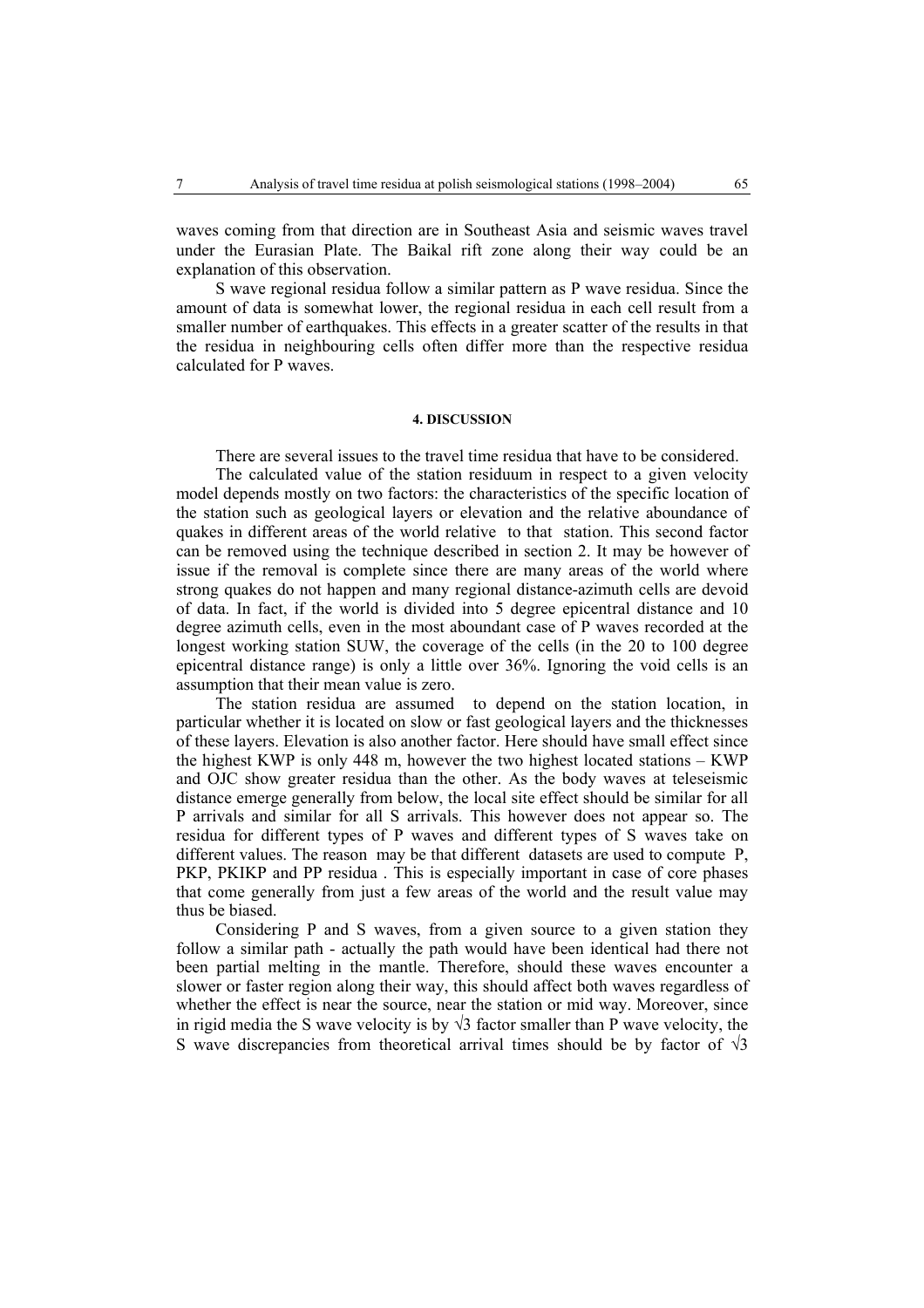greater than those of P. Statistically this should result in greater calculated values of residua. What is interesting is that in case of SUW station the P and S residua are almost equal and in case of WAR their difference is very small. In case of KWP and OJC some part of the residua may be attributed to elevation while in case of CZA to thick layers of soft sediments underneath the station. Conversely, the residua for SUW are almost always the smallest. This seems understandable in view of the station location. The station itself is on post-glacial sediments, but below them at few hundred meter depth there are strong granitic rocks of relatively high (as of crust) wave velocities.

KSP station has P wave residuum a little greater than that of WAR. Initially there has been performed study of secondary phase residua at KSP, but these phase residua do not seem to follow any pattern, yielding results very different from all the other stations (e.g., residua of negative values). Therefore it has been decided to omit these phases recorded at KSP from this study.

# **5. CONCLUSIONS**

The station residua have been calculated for those Polish broadband seismological stations that were in operation by the end of 2004 with the exception of GKP which has started only in mid-2004 and yielded too little data. In case of OJC station the teleseismic data 1999-2003 had to be reanalyzed. Analysis of residua for the temporary station CZA, 1997-1999 has proven to yield doubtful results due to the short time of operation and relatively low seismic activity of the Earth within that time.

The performed analysis has also shown discrepancies in phase picking of secondary phases at station KSP. The results obtained for secondary phases for this station should be disregarded and in the future the calculations should get repeated using fresh data.

The calculated residua are all positive and reflect a general rule that the higher the elevation of the station, the greater the residuum. This is best visible in the P and S phase residua. Relatively high values for the temporary station CZA are most likely due to very thick slow sedimentary layers beneath the station. Apart from this, the P wave residua range from 1.51 s at SUW to 2.34 s at KWP while S wave residua range from 1.49 s at SUW to 3.54 s at OJC.

The study has shown that there are regional differences in the observed travel times. Waves coming from the same epicentral distance and source depth arrive faster if they come from the southerly direction, whereas the waves from the northwesterly direction arrive with a delay greater than average. Another source of delayed arrivals - though not so much delayed as those from Central American earthquakes - is the region of Southeast Asia. These directional properties are the same for all the Polish broadband seismic stations that were considered.